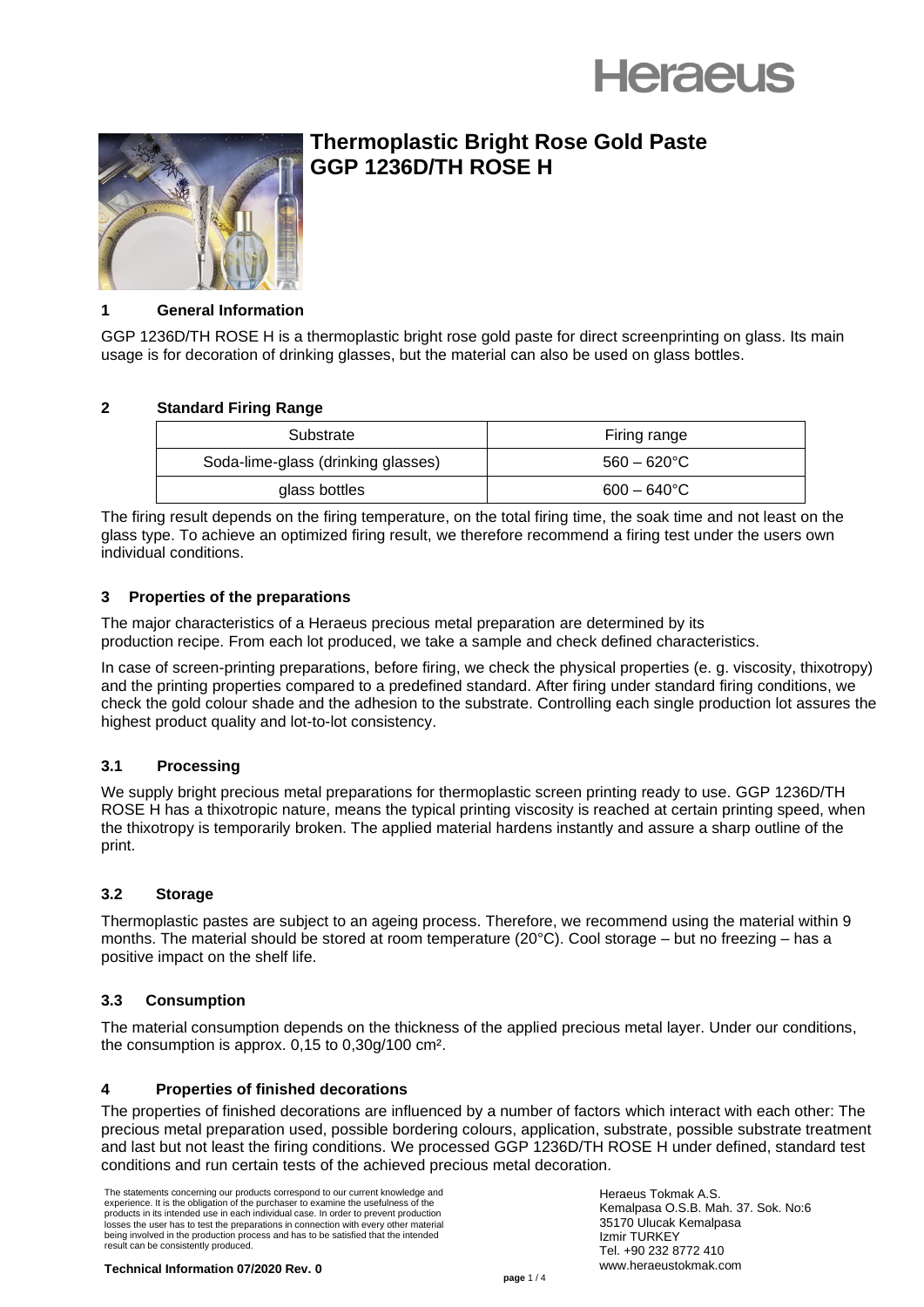

#### **4.1 Dishwasher durability**

All details as to whether decorations are dishwasher durable are to be regarded as approximate values, as test results vary widely according to the type of dishwasher, washing programme, washing-up detergent, water quality and firing conditions. Heraeus tests the dishwasher durability of glass decorations under defined test conditions in a Winterhalter Gastronom GS 29 with an automatic proportion of the detergent and the clear rinse.

Precious metal decorations on glass usually do not achieve the resistance of a similar decoration on ceramics. If a decor withstands 200 wash cycles under our conditions essentially without damage, we designate it as dishwasher durable.

Test decorations prepared with GGP 1236D/TH ROSE H had been dishwasher durable.

# **4.2 Abrasion resistance**

In tests decorations created with GGP 1236D/TH ROSE H showed a good abrasion resistance.

# **4.3 Oxydation resistance**

GGP 1236D/TH ROSE H contains only a slight trace of silver and therefore decorations created with the paste have very little to no risk of tarnishing under unfavourable storage conditions

#### **4.4 Precious metal colour shade at the reverse side**

Precious metal decorations on glass often show a reddish discoloration on the reverse side. The tendency to this kind of red discoloration is strongly related to the chemical formulation of the glass, but also influenced by the precious metal product used and the kiln atmosphere during firing.

Under our test conditions GGP 1236D/TH ROSE H showed no reddish discoloration on the reverse side.

#### **5 Application recommendations**

#### **5.1 Preparation of the substrate to be decorated**

- Make sure that the surface of the object to be decorated is clean and dry. Dust, fingerprints and water condensation can affect the decoration while firing.
- Take care that the objects to be decorated are not taken from a cold store into a warm shop. A fine condensation film may occur, which is not visible to the naked eye. This results in firing disturbance (pinholes) in the fired precious metal decoration. Allow enough time so that they can adjust to the decoration room temperature.

#### **5.2** Application of the paste

- Work in a well-ventilated room. Good printing conditions occur at a room temperature of 20 to 25°C.
- For printing GGP 1236D/TH ROSE H 400 to 500 mesh stainless steel screens are recommended to be used.
- For a good printing result, it is important to have a well sharpened squeegee (hardness: 60-75° shore).
- To print thermoplastic pastes the screen needs to be heated to a temperature of 65 to 75°C.
- Mostly the material chunks are pre-melted. The pre-melting temperature should not be higher than the recommended screen temperature.

#### **5.3 Firing**

- During the first heating phase the organic components of the preparation burn off. This process is completed at approx. 400°C. The gold film is formed. A constant, slow temperature increase, enough oxygen and sufficient ventilation are decisive for the quality of the fired precious metal decoration.
- The firing profile considerably influences the mechanical and chemical properties of the fired decoration.
- The rate of cooling has no major influence on the quality of the gold decoration, unlike the firing temperature

The statements concerning our products correspond to our current knowledge and experience. It is the obligation of the purchaser to examine the usefulness of the products in its intended use in each individual case. In order to prevent production losses the user has to test the preparations in connection with every other material being involved in the production process and has to be satisfied that the intended result can be consistently produced.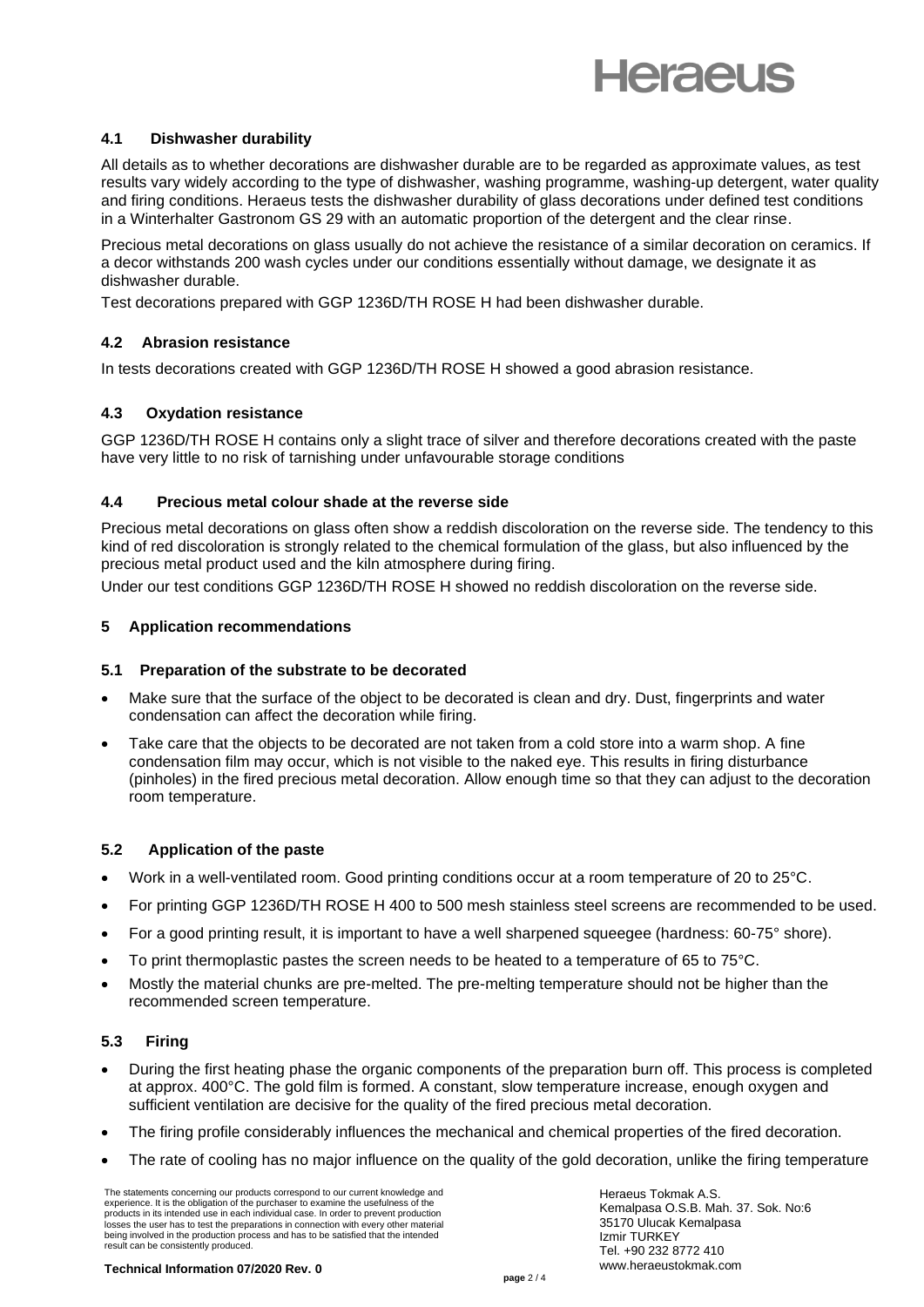# **Heraeus**

and soak time. However, the firing process should not be stopped too abruptly after the soak time. If the rate of cooling is too fast, there may be a danger of damaging the article (cracks and broken glass).

| <b>Defect</b>                                          | Possible cause                                                                                                                                                                                                                   | Countermeasure                                                                                                                                                                |
|--------------------------------------------------------|----------------------------------------------------------------------------------------------------------------------------------------------------------------------------------------------------------------------------------|-------------------------------------------------------------------------------------------------------------------------------------------------------------------------------|
| Streaks in the printed precious<br>metal film          | The squeegee is possibly<br>scratched                                                                                                                                                                                            | Exchange or sharpen the<br>squeegee                                                                                                                                           |
| Squashed print                                         | The squeegee is not sharp<br>enough or it is worn out                                                                                                                                                                            | Exchange or sharpen the<br>squeegee                                                                                                                                           |
| Spots, firing disturbance                              | Objects were soiled by dust,<br>finger marks or water drops<br>before printing                                                                                                                                                   | clean the object before decorating                                                                                                                                            |
|                                                        | problems in the kiln such as:<br>furnace atmosphere reduction<br>$\bullet$<br>insufficient ventilation<br>$\bullet$<br>too quick heat up in the critical<br>$\bullet$<br>phase between 200-400°C<br>too many objects in the kiln | increase air addition<br>$\bullet$<br>improveme ventilation<br>$\bullet$<br>reduce the heating speed<br>$\bullet$<br>reduce the number of objects<br>$\bullet$<br>in the kiln |
| Fired result is blotchy or matt                        | Screen used is too coarse;<br>printed layer is too thick                                                                                                                                                                         | we recommend a 400-500 mesh<br>steel screen.                                                                                                                                  |
| Blurred outline after firing<br>(spreading or running) | too many objects in the kiln                                                                                                                                                                                                     | reduce the number of objects in<br>the kiln                                                                                                                                   |
| Paste will not print properly                          | Screen temperature was too high.<br>Product has been stored for too<br>long.                                                                                                                                                     | Remove product from the screen<br>(=> recycling). Cleaning the<br>screen and print with fresh<br>preparation. Be sure that the<br>screen temperature is 65 -75°C              |
| Precious metal flakes off during<br>firing             | Printed layer was too thick.                                                                                                                                                                                                     | Reduce thickness of applied film.                                                                                                                                             |
| Fine pinholes                                          | moisture on the objects before<br>decoration leads to firing faults<br>(pinholes)                                                                                                                                                | give the ware enough time to<br>acclimate to the temperature of<br>the decoration shop and so a<br>possible condensation film to<br>evaporate                                 |

#### **6 Typical defects, root causes and countermeasures to prevent them**

The statements concerning our products correspond to our current knowledge and<br>experience. It is the obligation of the purchaser to examine the usefulness of the<br>products in its intended use in each individual case. In ord being involved in the production process and has to be satisfied that the intended result can be consistently produced.